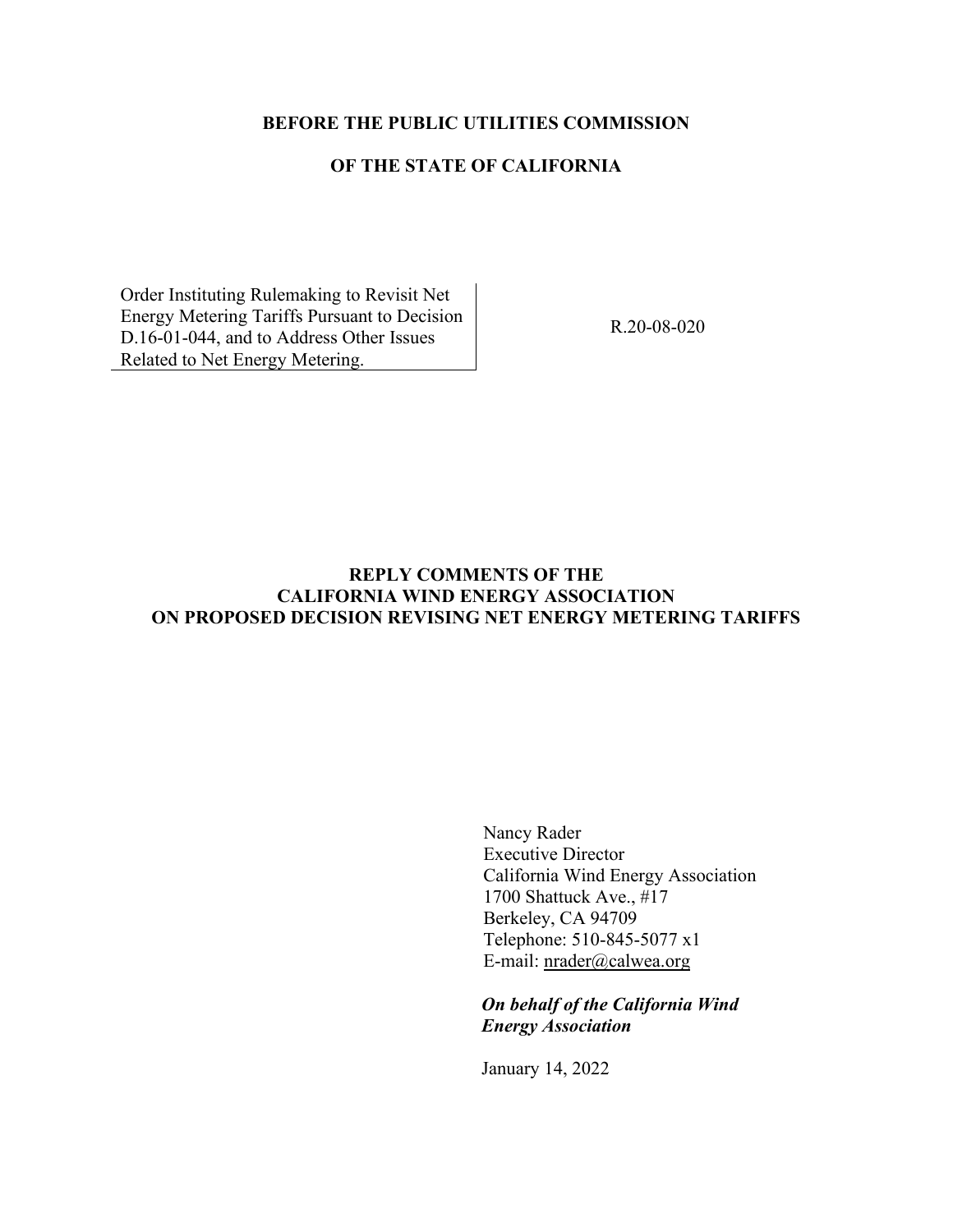Order Instituting Rulemaking to Revisit Net Energy Metering Tariffs Pursuant to Decision D.16-01-044, and to Address Other Issues Related to Net Energy Metering.

R.20-08-020

## **REPLY COMMENTS OF THE CALIFORNIA WIND ENERGY ASSOCIATION ON PROPOSED DECISION REVISING NET ENERGY METERING TARIFFS**

#### **I. INTRODUCTION AND SUMMARY**

Pursuant to the California Public Utilities Commission's ("Commission") Rule of Practice and Procedure 14.3 and the December 17, 2021, Ruling of Assistant Chief Administrative Law Judge ("ALJ") Tsen extending the comment deadline and page limits, the California Wind Energy Association ("CalWEA") respectfully submits these replies to parties' January 7, 2022, opening comments on the December 13, 2021, Proposed Decision of ALJ Hymes Revising the Net Energy Metering Tariff and Subtariffs ("Proposed Decision" or "PD").

In summary, the Commission should dismiss Sierra Club's assertions that lowering net energy metering ("NEM") subsidies will result in harm to California's working lands or impede the ability to reduce reliance on gas-fired generation in local capacity areas. There is no record evidence to support these assertions. Moreover, CalWEA's testimony demonstrated that, in fact, high levels of rooftop solar require more utility-scale resources than would half as much rooftop solar and, therefore, reducing NEM subsidies is more likely to reduce land requirements.

#### **II. ARGUMENTS**

## **A. The Proposed Decision Is More Likely to Relieve Pressure on California's Natural Lands Than to Add Pressure**

In criticizing the Proposed Decision, Sierra Club claims that "Significant additional distributed solar is needed in addition to utility-scale generation to meet California's SB 100 requirements due to the land use constraints of utility-scale resources."<sup>1</sup> The record evidence offered to support that statement -- and implicitly defining "significant" as 28 additional gigawatts of rooftop solar -- is a single sentence in Sierra Club's testimony, which merely

<sup>&</sup>lt;sup>1</sup> Sierra Club Opening Comments at p. 8.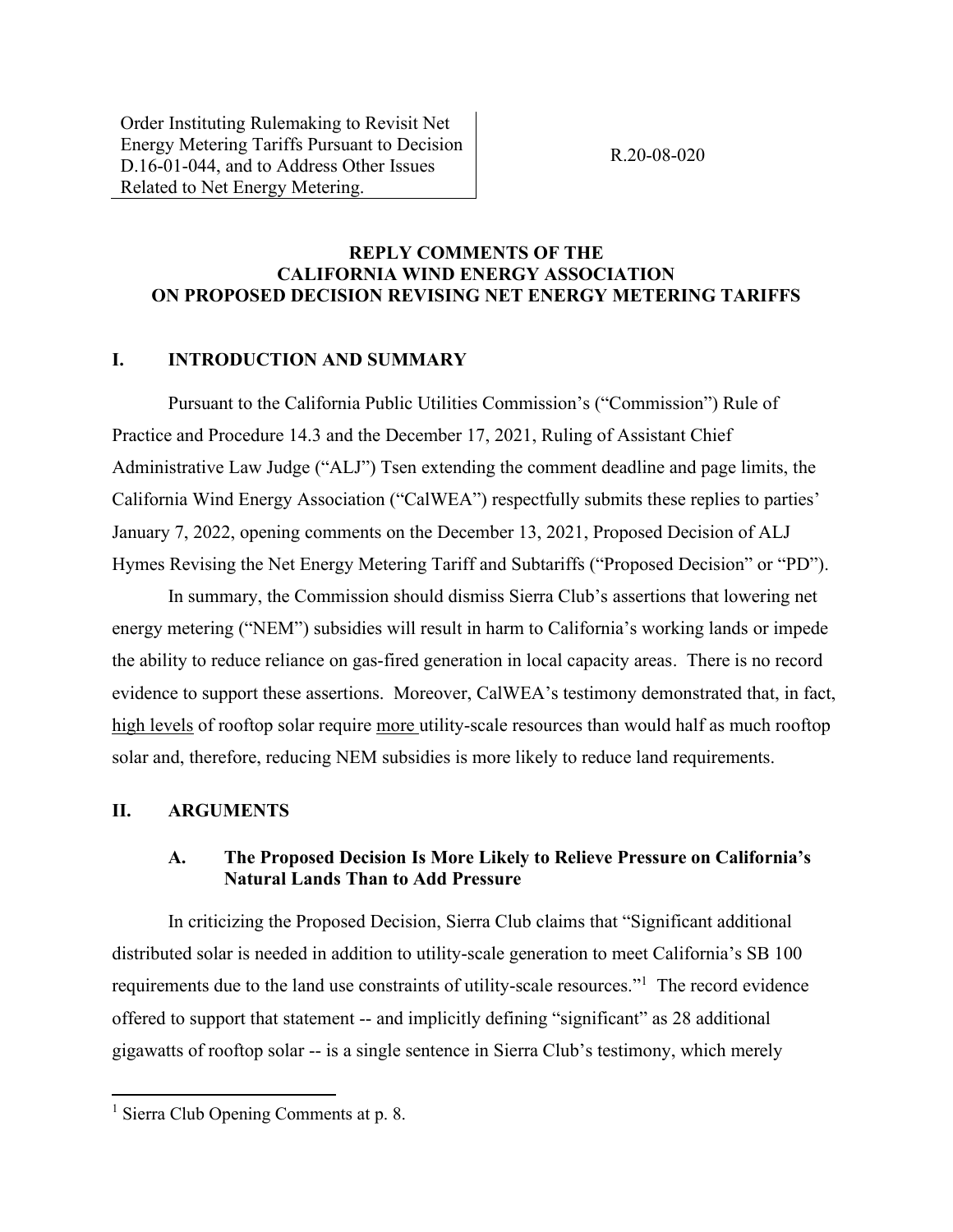references a page in the March 2021 Joint Agency SB 100 Report Summary that contains the report's inclusion of 28.2 gigawatts of customer-side solar in the 2045 resource portfolio that the report indicates will be needed to meet SB 100 goals.<sup>2</sup> Clearly in response to CalWEA's testimony that documented that this high level of customer-side solar was assumed as an input to the SB 100 model, rather than produced as a cost-effective or necessary output of the model, $3$ Sierra Club adds in its footnote that

the inclusion of customer-sited solar deployment as a fixed input in the SB 100 Report's analysis rather than an output of the model *does not indicate that such deployment is unnecessary to meet the state's objectives*. 4

Nor does that *assumption* indicate that such deployment is *necessary*. Thus, Sierra Club offers no record evidence supporting its claim that high levels of distributed solar are needed to achieve California's goals.

Moreover, Sierra Club continues to ignore (and thus fails to contest) CalWEA's testimony demonstrating that, indeed, high levels of rooftop solar deployment *are not* necessary to meet the state's goals. As CalWEA explained in its opening comments,<sup>5</sup> CalWEA's testimony demonstrated, using the Commission's own IRP model, that reducing the high *assumed* level of customer-side solar additions by half would not only bring present-value savings of at least \$1.2 billion per year but would require about *the same level of utility-scale renewable resources*. This is due to the substitution of wind and geothermal for solar resources that produce during the evening net peak and have higher capacity factors.<sup>6</sup> Overall, the total renewable and storage capacity needed to achieve the state's SB 100 goals would decline by 16 percent, which would have far-reaching environmental benefits.<sup>7</sup> That reduction in overall resources includes a 2.4-GW reduction in the amount of utility-scale solar. $8$ 

<sup>&</sup>lt;sup>2</sup> Id. at footnote 34, citing Exh. SCL-01, Direct Test. of M. Vespa at 28:30–29:1.

 $3$  Exh. CWA-01 at p. 6.

<sup>4</sup> Note 1 *supra*. Emphasis added.

<sup>5</sup> CalWEA Opening Comments at pp. 6-7.

<sup>6</sup> Note 3 *supra* at pp. 8-9.

<sup>&</sup>lt;sup>7</sup> CalWEA Opening Brief at p. 5.

<sup>8</sup> *Id.* at p. 5 and footnote 21.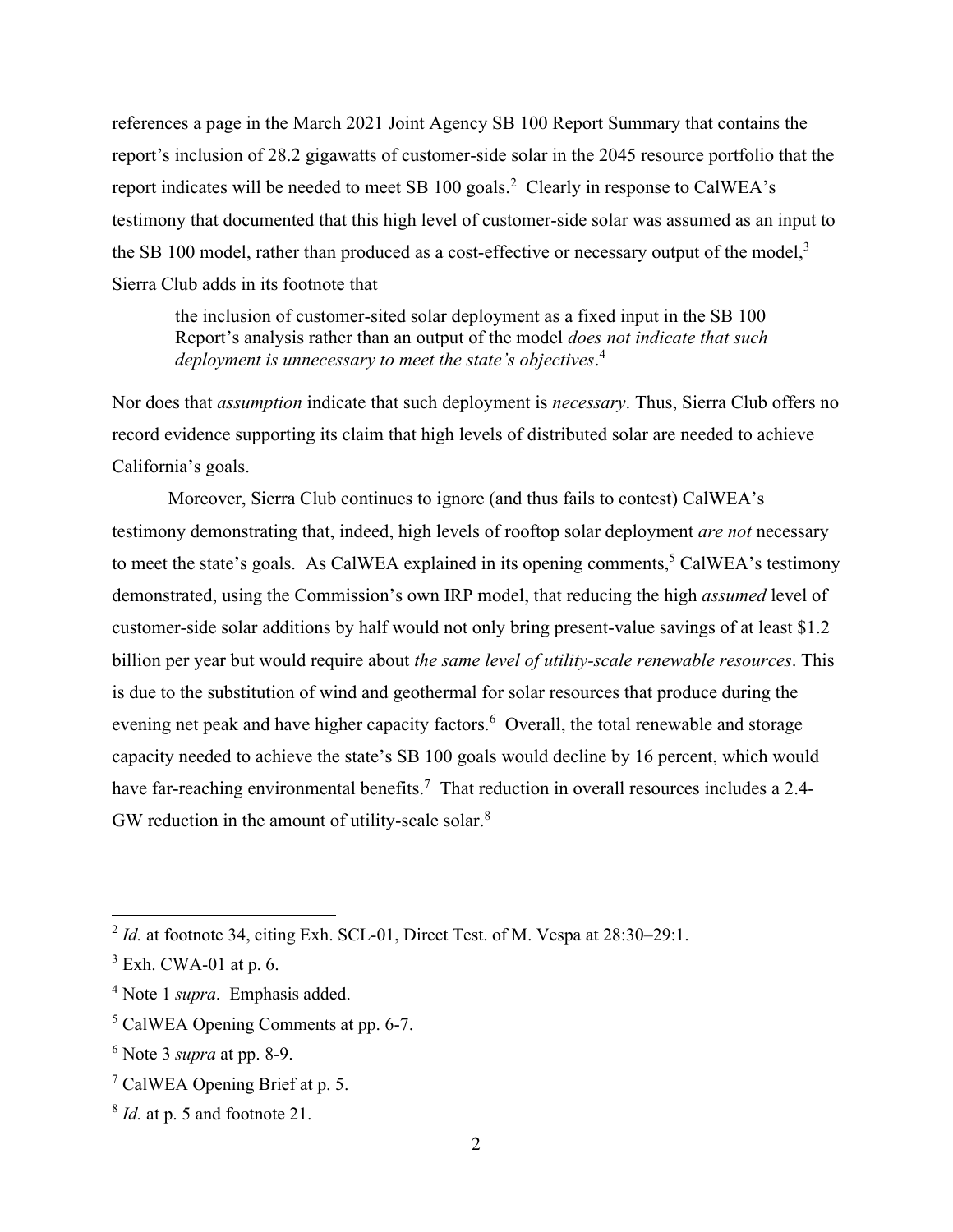Thus, Sierra Club's assertion that distributed solar is needed to reduce the footprint of utility-scale solar, and the "threat" that solar development poses to California's open spaces, working lands, and sensitive habitats<sup>9</sup> is not only not supported by evidence<sup>10</sup> but is contradicted by the evidence supplied by CalWEA. In fact, based on the evidence in this case, the substantial NEM reforms that the PD would establish are more likely to *reduce* pressure on California's natural lands than to increase it.

Instead of relying on Sierra Club's inaccurate claims, the Commission should adopt CalWEA's recommendation to use its Integrated Resource Planning process to determine how much rooftop solar is optimally required to cost-effectively achieve California's SB 100 targets within the land-use constraints already considered in the Commission's current IRP model.

# **B. High Levels of Rooftop Solar Will Not Displace the Need for Local Gas-fired Power Plants**

Sierra Club argues that absent high levels of rooftop solar deployment, "California will lose a key tool in reducing its dependency on gas-fired generation in local capacity areas."<sup>11</sup> This argument could only be even theoretically true if continued generous subsidies to rooftop solar were strategically aimed at placing rooftop solar in locally constrained transmission areas currently dependent on gas-fired peaker plants. But even Sierra Club's own proposal does not contemplate that; subsidies would be uniform across utility service territories.

As CalWEA explained in our reply brief, Sierra Club provided no evidence that high overall levels of rooftop solar will enable reduced dependency of gas plants in local capacity areas. As we noted, in coming to such a conclusion, the Commission, in coordination with the CAISO, would need to consider numerous issues, including whether sufficient storage can be sited in the local capacity area with full capacity deliverability status, whether distributed solar could charge the storage generation capacity sufficiently to enable gas-plant retirements while maintaining reliability, and whether transmission upgrades to relieve the local capacity constraint are required.<sup>12</sup> None of those issues have been considered in this proceeding. Indeed, the

<sup>9</sup> Note 1 *supra* at pp. 8-9.

 $10$  The "evidence" supplied by Sierra Club is merely the acreage required for a utility-scale power plant. *See* Sierra Club Opening Brief at 25, footnote 88, and Exh. SCL-O1 at footnote 74.

<sup>&</sup>lt;sup>11</sup> Sierra Club Opening Comments at p. 9.

<sup>&</sup>lt;sup>12</sup> CalWEA Reply Brief at p. 6.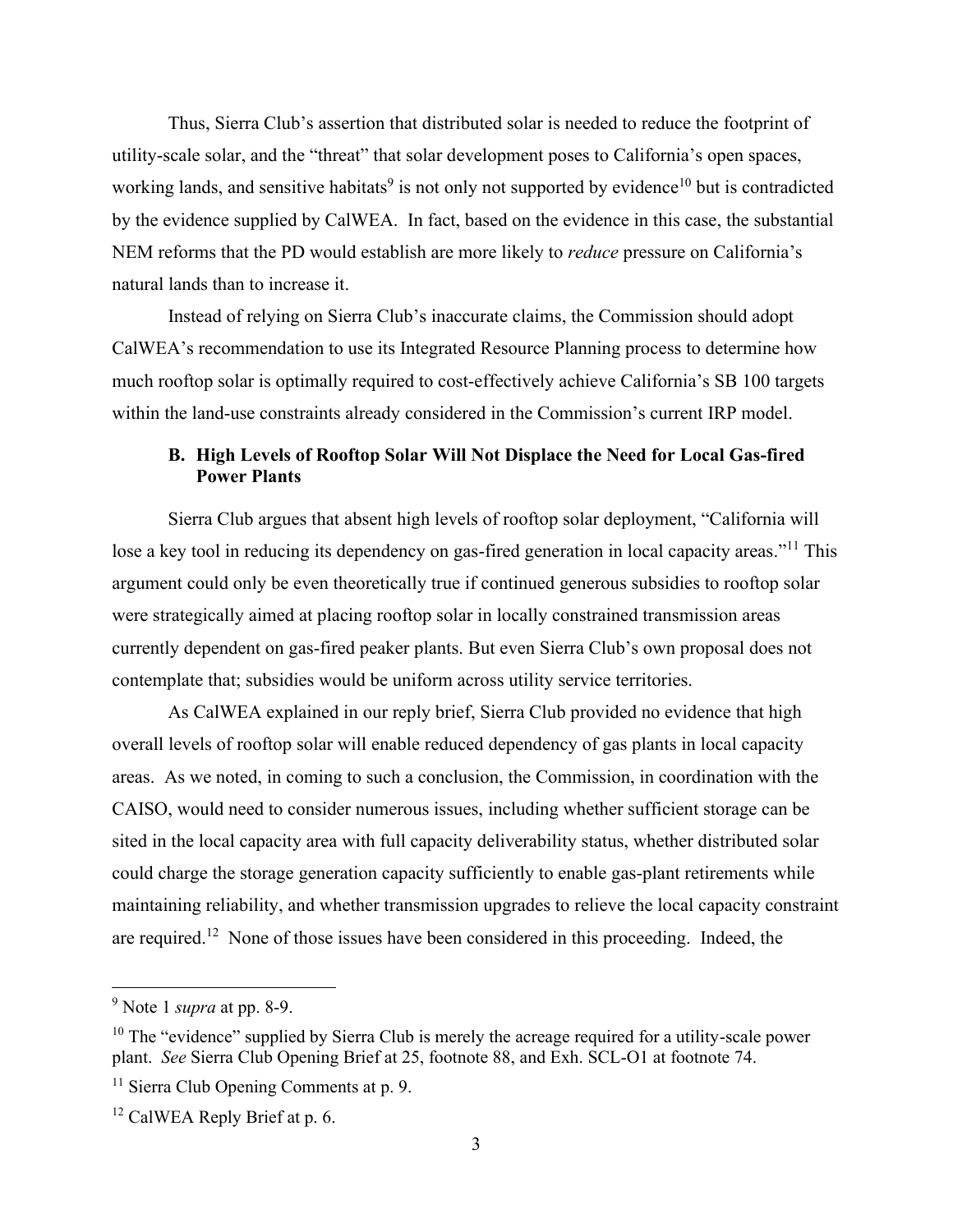Commission has recently tentatively concluded in its IRP proceeding that "more analysis is needed before we order procurement of specific resources in specific locations" in hopes of "reducing reliance on Aliso Canyon, reducing dispatch of natural gas generation, and contributing to an "orderly" retirement of the fossil-fueled generation fleet as it ages."<sup>13</sup> Nothing in the Proposed Decision, however, precludes the Commission from later adopting a targeted strategy to reduce local-area dependencies on natural gas, which could include storage, transmission upgrades, and/or added incentives for rooftop solar in certain areas.

The only outcome we can be certain of by continuing overly generous subsidies for rooftop solar customers, as Sierra Club advocates, would be to condemn residents of disadvantaged communities to higher electric rates.

Respectfully submitted,

#### */s/ Nancy Rader*

Nancy Rader Executive Director California Wind Energy Association 1700 Shattuck Ave., #17 Berkeley CA 94709 Telephone: (510) 845-5077 x1 Email: nrader@calwea.org

#### *On behalf of the California Wind Energy Association*

January 14, 2022

<sup>&</sup>lt;sup>13</sup> R.20-05-003, CPUC Proposed Decision on Preferred System Plan at p. 162 (December 22, 2021).